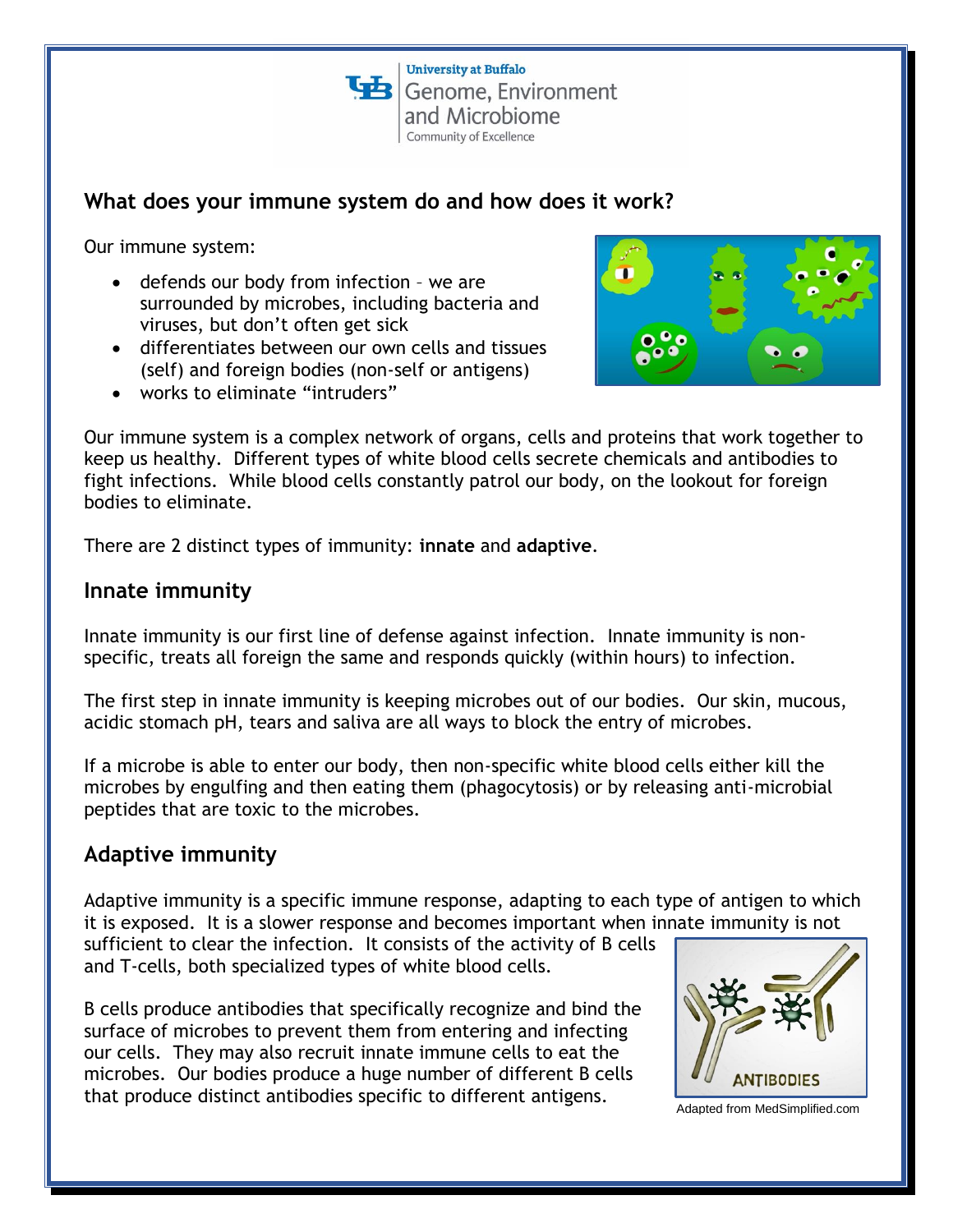**University at Buffalo** Genome, Environment and Microbiome Community of Excellence

T-cytoxic cells release chemical that break open or kill the infected cells in our body. T-helper cells support both B cell and Tcytotoxic cell functions.

Adaptive immune cells retain a **memory** of every antigen or microbe they have encountered. In this way, a second exposure to an antigen results in faster, more robust adaptive immune response.

## **Vaccination is practice for the immune system!**



Adapted from MedSimplified.com

Vaccination is controlled exposure to an antigen to illicit a mild immune response. This initial exposure "trains" the adaptive immune system to quickly recognize the infecting agent and rapidly mount a strong response.

All vaccines work in the same general way – they present a target for the immune system, to "educate" the immune system to recognize a pathogen. Many different "targets" can be used. Sometimes inactivated pathogens are used. Sometimes single proteins are used, typically those on the surface of the pathogen.

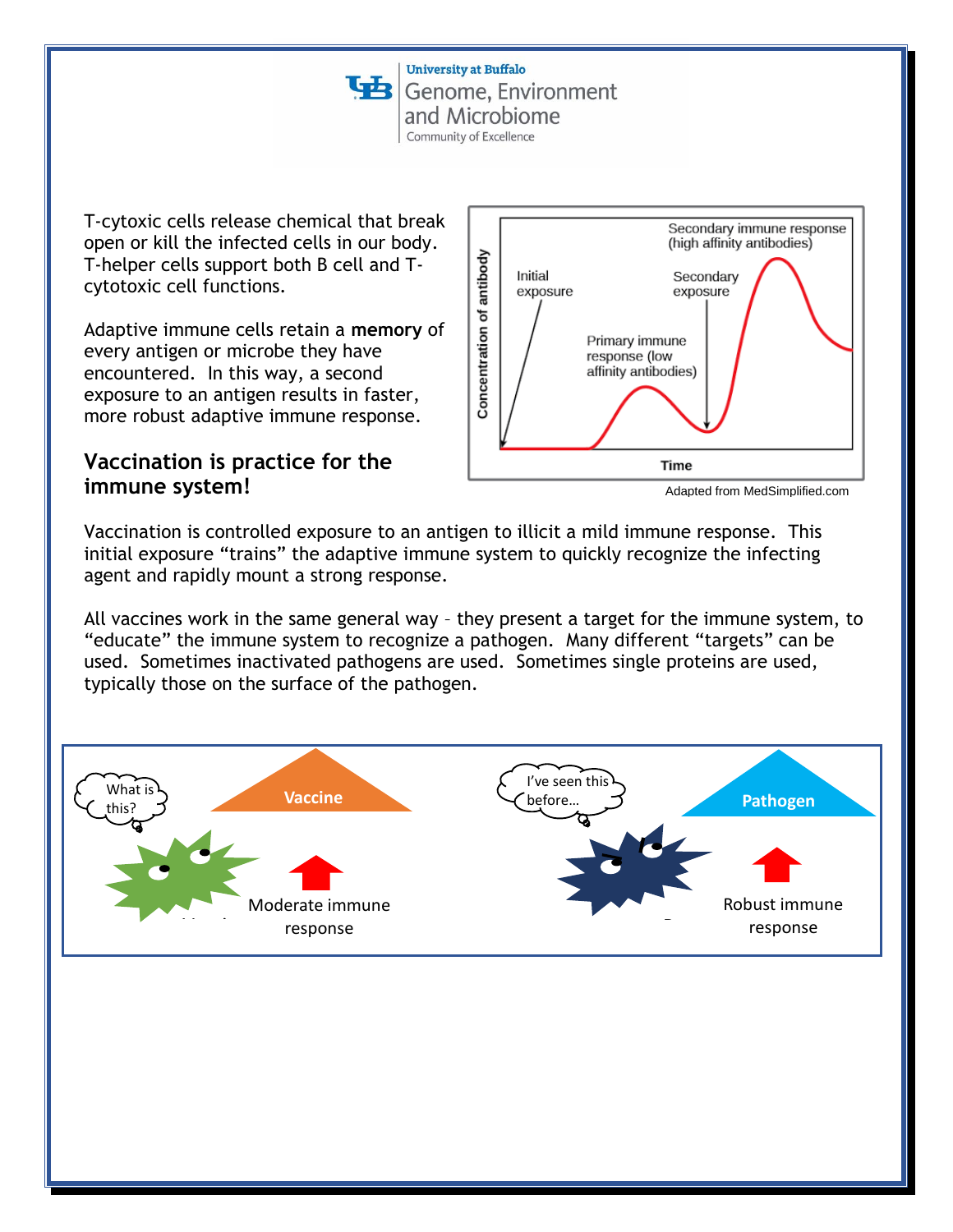## **The Spike protein is displayed on the surface of SARS-CoV-2 viruses**

The spike proteins, on the surface of SARS-CoV-2 virus, recognize the ACE2 receptor protein on the surface of human cells. This provides entry of the virus into the cell. Once inside the cell, the virus coating is removed, the viral RNA genome (genetic material) is copied and viral proteins are expressed. The new genomes are packaged into new virus particles inside vesicles that then expel the new viruses from the cells, leading to spread of the infection. The virus does not enter the nucleus, the cell compartment that contains our genome in the form of chromosomes.

Because it is displayed on the surface of the virus, the spike protein has been used as the target for all vaccines that are currently available and many that are in development. The goal is to train our immune systems to produce antibodies that recognize the spike protein, binding to the spike proteins and neutralizing the virus by blocking entry into our cells.

# **Types of Vaccines against SARS-CoV-2**

Three general approaches have been used to develop spike protein-based vaccines.

1. mRNA provides the instructions for making a protein. mRNA vaccines for SARS-CoV-2 use an mRNA for the spike protein. The mRNA is enclosed in a lipid (fatty) vesicle that gets injected and fuses with a few of the muscle cells near the injection site. The mRNA will enter those cells (but NOT the nucleus, where the DNA is!) and the mRNA will be translated into spike protein and displayed on the cell surface. Your immune system will recognize this as foreign and will respond with an adaptive immune response, involving both B calls and T cells.

2. Adenovirus-based vaccines use an inactive (non-infectious) form of an adenovirus, which causes the common cold. The gene for the SARS-CoV-2 spike protein is incorporated into the adenovirus, which will express the spike protein and display it on the viral surface. Again, this will be recognized as foreign and illicit an adaptive immune response.

3. Recombinant protein vaccines use purified spike protein. This is encapsulated in a nanoparticle, a very tiny time-release capsule that will dissolve over time and reveal the spike protein to the immune system. Again, the goal is a robust adaptive immune response.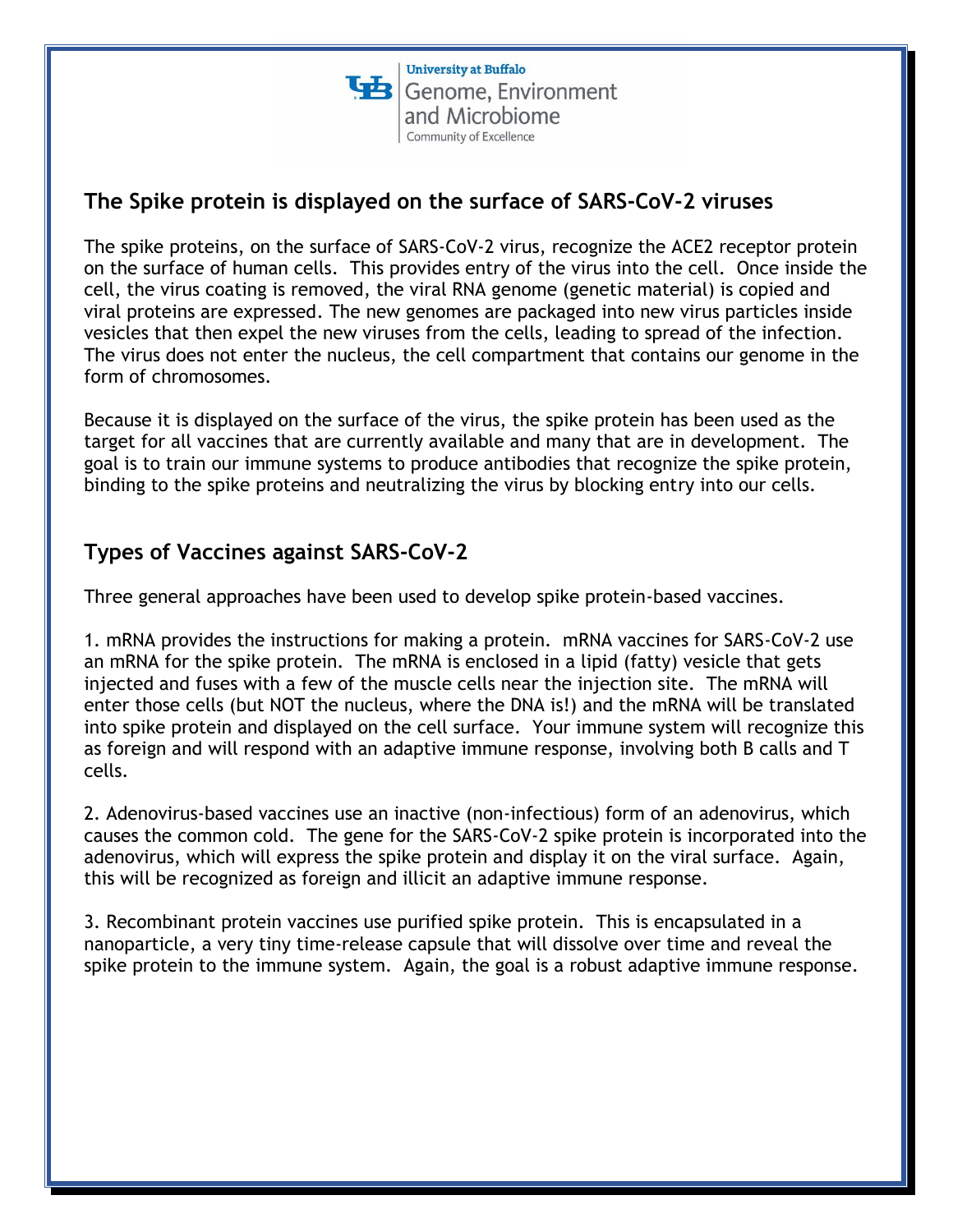

# **Herd Immunity**

Although the vaccine responses are remarkable, no vaccine is 100% effective. Some people will not develop a robust immune response. Some people won't be able to get vaccinated, for example, if they are immunocompromised. Right now, children can not be vaccinated, although that will hopefully change in the coming months. When a large proportion of a population are immune (vaccinated), this provides indirect protection for those who can't be vaccinated. This is called herd immunity. Essentially, the spread of the disease is kept low, thereby reducing the probability that those unvaccinated or vaccine non-responsive individuals will be exposed to the disease.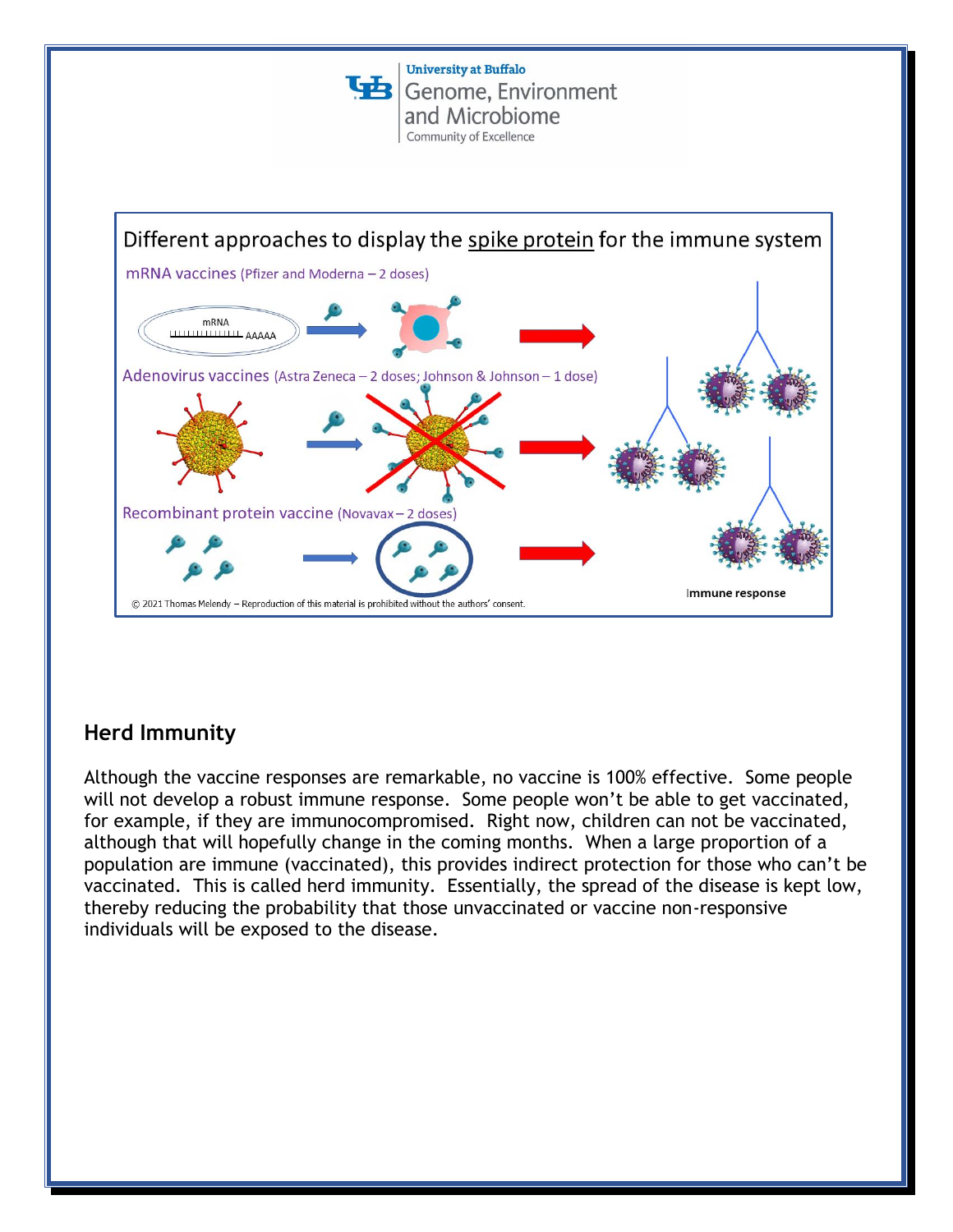



Unvaccinated population exposed to a pathogen

Partially vaccinated population exposed to a pathogen



With widespread immunization, HERD IMMUNITY protects



It is estimated that 70-90% of the population will need to vaccinated against SARS-CoV-2 in order to produce herd immunity. This is based, in part, on the transmissibility of this virus.